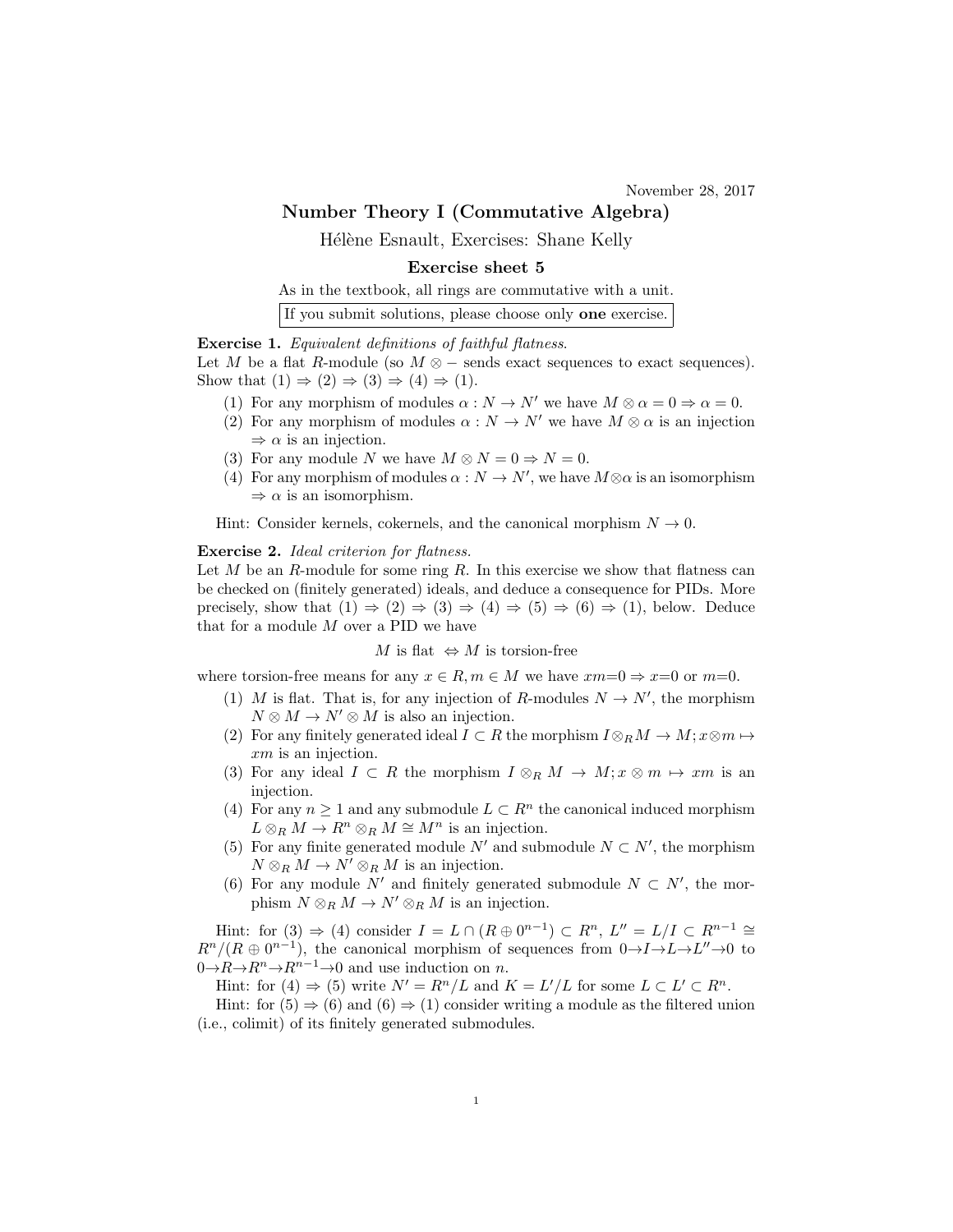Exercise 3. Tensor products of fields.

(1) Let  $L/K$  be a finite Galois extension. That is,  $L \cong K[x]/\langle f(x) \rangle$  for some irreducible polynomial  $f \in K[x]$ , and when f is considered as a polynomial in L, there are *distinct* elements  $\alpha_1, \ldots, \alpha_d \in L$  such that we have a decomposition  $f(y) = \prod_{i=1}^{d} (y - \alpha_i)$ . Using the canonical morphisms

$$
\phi_i: L[y]/\langle f(y)\rangle \to L; \qquad y \mapsto \alpha_i,
$$

and the isomorphism  $L \cong K[x]/\langle f(x) \rangle$  show that there is an isomorphism

$$
L\otimes_K L\cong \prod_{i=1}^n L.
$$

In particular, a tensor product of integral rings need not be integral.

- (2) Let  $L'/K$  be a finite separable extension of fields. That is,  $L' \cong K[x]/\langle g(x) \rangle$ for some irreducible polynomial  $g(x) \in K[x]$ , such that there exists a (potentially bigger) field  $L \supset L'$  for which there are *distinct* elements  $\alpha_1, \ldots, \alpha_d \in L$  such that we have a decomposition  $g(x) = \prod_{i=1}^d (x - \alpha_i)$ in  $L[x]$ . Note if we split  $g(x)$  into irreducible factors  $g(x) = \prod_{i=1}^{n} g_i(x)$  in  $L'[x]$  (not  $L[x]$ ), the  $g_i(x)$  are not necessarily linear, but  $g_i \neq g_j$  for  $i \neq j$ . Describe  $L' \otimes_K L'$  as a finite product of fields. Define  $\omega = e^{2\pi i/3} \in \mathbb{C}$ , so Describe  $L' \otimes_K L'$  as a finite product of fields. Define  $\omega = e^{-\alpha \cdot \cdot / \sigma} \in \mathbb{C}$ , so  $\omega^2 + \omega + 1 = 0$ , and describe  $\mathbb{Q}(\sqrt[3]{2}) \otimes_{\mathbb{Q}} \mathbb{Q}(\sqrt[3]{2})$  as a sum of subfields of  $\mathbb{C}$  $\omega + \omega + 1 = 0,$ <br>using  $\sqrt[3]{2}$  and  $\omega$ .
- (3) Let K be a field of characteristic  $p > 0$ . Recall that in such a field we have  $(a + b)^p = a^p + b^p$  for every  $a, b \in K$ . Let  $a \in K$  be an element for which  $x^p - a$  has no solution<sup>[1](#page-1-0)</sup> in K, and let  $L = K[x]/\langle x^p - a \rangle$ . Show that L is a field, and that there is an isomorphism

$$
L \otimes_K L \cong L[s]/\langle s^p \rangle.
$$

In particular, a tensor product of reduced rings need not be reduced.

- (4) Let k be a field. Recall that  $k(x) = Frack[x]$  and  $k(x, y) = Frack[x, y]$ . In other words,  $k(x) = S^{-1}k[x]$  if  $S = k[x] \setminus \{0\}$ , and  $k(x, y) = S^{-1}k[x, y]$  if  $S = k[x, y] \setminus \{0\}.$ 
	- (a) Show  $k[x, y] \cong k[x] \otimes_k k[y]$ .
	- (b) Show that  $k(x, y) \otimes_{k[x]} k(x) \cong k(x, y)$ .
	- (c) Using the first two parts, the fact that  $k(x)$  (resp.  $k(y)$ ) is a flat  $k[x]$ (resp. k[y]) module, and the inclusion  $k[x, y] \subset k(x, y)$ , show that the canonical morphism

$$
k(x) \otimes_k k(y) \to k(x, y)
$$

is an injection. Deduce that  $k(x) \otimes_k k(y)$  is a domain. Show furthermore, by considering the universal mapping property of the fraction field, that the above morphism presents  $k(x, y)$  as the fraction field of  $k(x) \otimes_k k(y)$ , and therefore induces a canonical isomorphism

Frac  $k[x, y] \cong Frac\left(k(x) \otimes_k k(y)\right)$ .

(d) Describe the elements of  $k[x, y]$  which become units in  $k(x) \otimes_k k(y)$ (considered as a subring of  $k(x, y)$ ).

<span id="page-1-0"></span><sup>&</sup>lt;sup>1</sup>For example, we might have  $K = \mathbb{F}_p(t)$  and  $a = t$ .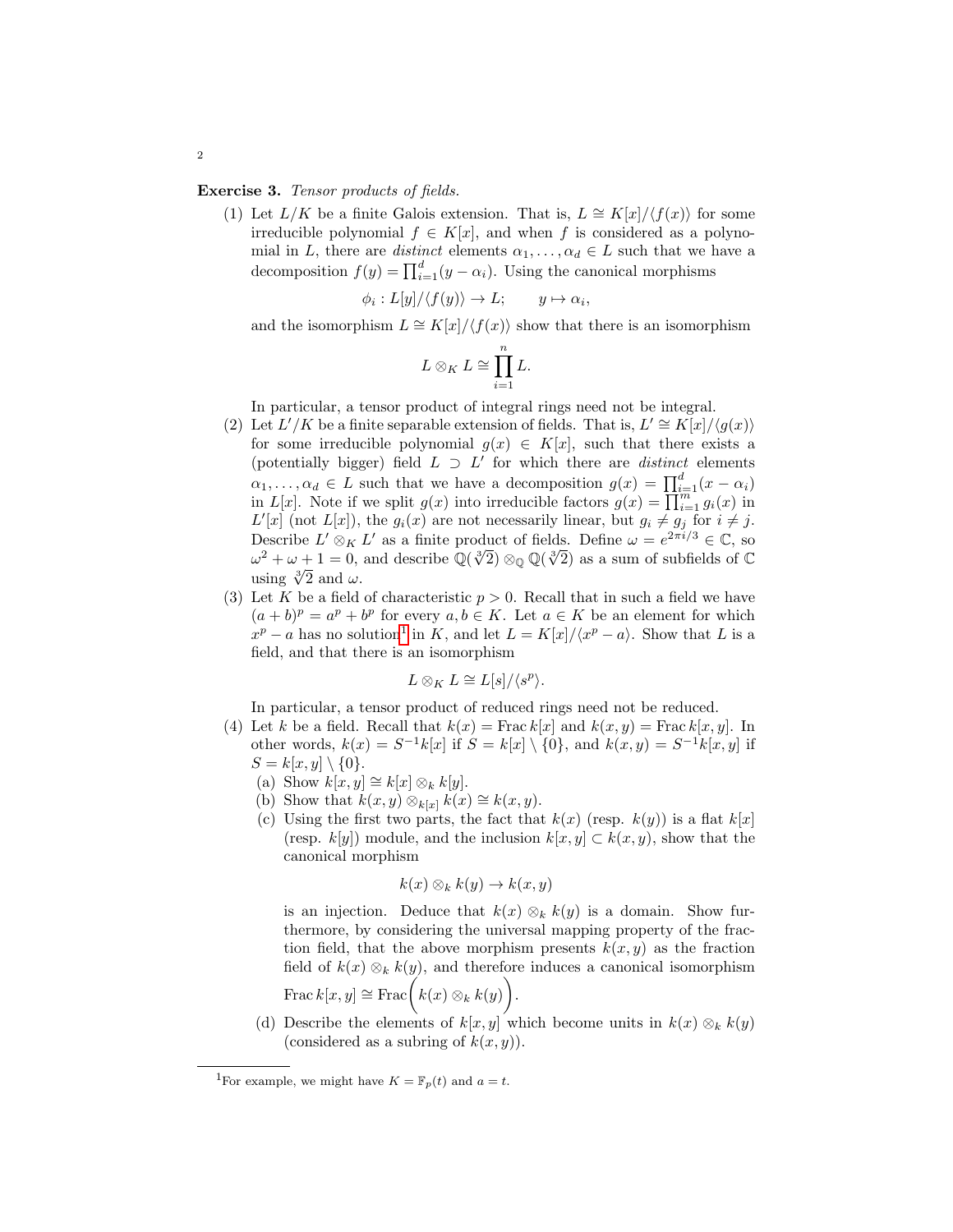- $*$  Let k be an algebraically closed field. Recall that the prime ideals of  $k[x, y]$  are of three kinds:  $\langle f \rangle$  for some  $f \in k[x, y]$  nonzero and irreducible,  $\langle x-a, y-b \rangle$  for some  $a, b \in k$ , and the zero ideal  $\langle 0 \rangle$ .
- \* Recall also that if  $R \subset S$  is an inclusion of domains (such as the inclusion  $k[x, y] \subset k(x) \otimes_k k(y)$  which induces an isomorphism of fraction fields Frac $(R) \cong Frac(S)$ , then the induced map  $\mathfrak{p} \mapsto \mathfrak{p} \cap R$ identifies the prime ideals of  $S$  with those prime ideals of  $R$  which do not contain any units of S.
- (e) Describe the prime ideals of  $k(x)$ ,  $k(y)$  and  $k(x, y)$ . Using the inclusions  $k[x, y] \subset k(x) \otimes_k k(y) \subset k(x, y)$  describe the prime ideals of the ring  $k(x) \otimes_k k(y)$ .

#### Exercise 4. Tensor products over PID's.

(1) Let  $R$  be a ring,  $I$  an ideal, and  $M$  an  $R$ -module. Show that there is a canonical isomorphism

$$
M\otimes_R (R/I)\cong M/IM.
$$

(2) Let R be a principal ideal domain,  $\mathfrak{p}, \mathfrak{p}' \subset R$  prime ideals, and  $m', m > 0$ integers. Show that there is a prime ideal  $\mathfrak q$  and an integer  $n$  such that

$$
(R/\mathfrak{p}^m)\otimes_R (R/\mathfrak{p}'^{(m')})\cong R/\mathfrak{q}^n
$$

and say what  $\mathfrak q$  and  $n$  are.

 $*$  Recall that if M is a finitely generated module over a principal ideal domain, there is an isomorphism

$$
M \cong \left(R^{\oplus N}\right) \oplus \left(\bigoplus_{\substack{n > 0 \text{ } \neq \mathfrak{p} \subset R \\ \mathfrak{p} \text{ prime}}} \left(R/\mathfrak{p}^n\right)^{\oplus m_{\mathfrak{p},n}}\right)
$$

where  $N, m_{\mathfrak{p},n}$  are uniquely defined, and only finitely many  $m_{\mathfrak{p},n}$  are nonzero.

(3) If M and  $M'$  are finitely generated modules over a ring R which is a PID, describe the above decomposition of  $M \otimes_R M'$  in terms of the decompositions of  $M$  and  $M'$ .

### Exercise 5. The Picard group.

- (1) Let R be a domain with fraction field K and M a module such that  $M \otimes_R R$  $K = 0$ . Show that for for every element  $m \in M$  there exists some  $x \in R$ such that  $xm = 0$  in M (for example using [AK2017, Lemma 8.16]). By considering the multiplication by x module map  $R \to R$ ;  $y \mapsto xy$  show that this implies  $m = 0$  if M is flat. Deduce that if M is a flat R-module such that  $M \otimes_R K = 0$  then  $M = 0$ . Since projective modules are flat, deduce that this is also true of projective modules.
- (2) If  $R \to S$  is a morphism of rings, show that for any R-module M, we have

$$
\otimes^i_S(M\otimes_R S)\cong (\otimes^i_R M)\otimes_R S.
$$

(3) Deduce that we have

$$
\wedge^i_S(M\otimes_R S)\cong(\wedge^i_R M)\otimes_R S.
$$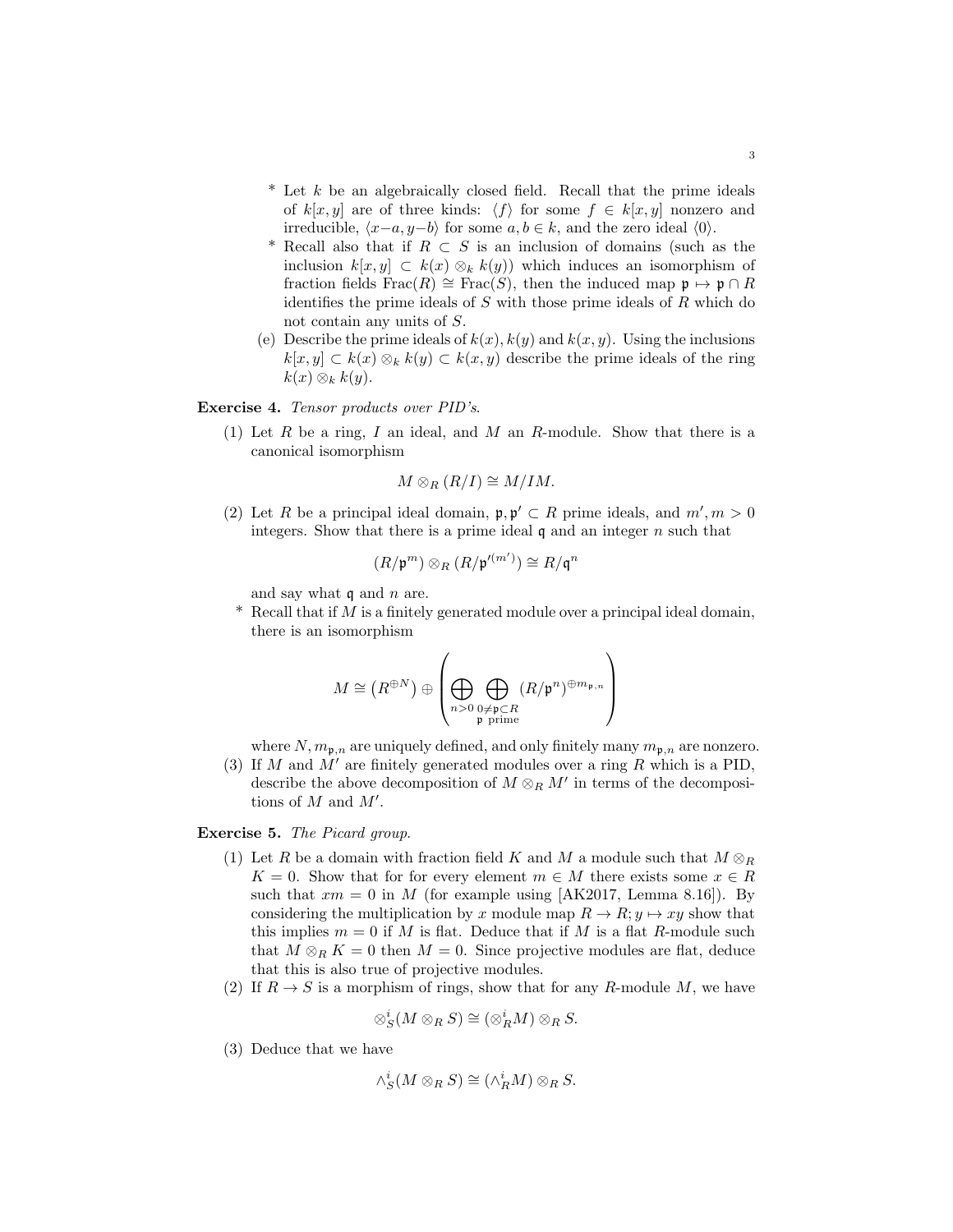\* Recall that for any R-modules M, M' and  $n \geq 0$  there is a canonical isomorphism

$$
\bigoplus_{\substack{i,j\geq 0\\i+j=n}} \left(\wedge^i M\right)\otimes_R \left(\wedge^j M'\right)\right) \stackrel{\sim}{\to} \wedge^n (M\oplus M');
$$

(by definition  $\wedge^0 M = R$  for any module M).

- \* Recall also that there is an isomorphism  $\wedge_R^i(R^n) \cong R^{\binom{n}{i}}$  where  $\binom{n}{i}$  is n choose i.
- (4) If P is a projective R module (so  $P \oplus Q \cong R^n$  for some module Q and  $n \geq 0$ ) show that  $\wedge^i P$  is also projective for all *i*.
- (5) Let R be a domain with fraction field K. Define the rank of a projective module P to be the dimension of the K-vector space  $P \otimes_R K$ . Recall that a finite dimensional vector space  $V$  is of dimension  $d$  if and only if

 $\wedge^i V \neq 0$  for  $1 \leq i \leq d$  and  $\wedge^i V = 0$  for  $i > d$ .

Using parts  $(1)$ ,  $(3)$ , and  $(4)$  show that a finitely generated projective module  $P$  is of rank  $d$  if and only if

 $\wedge^i P \neq 0$  for  $1 \leq i \leq d$  and  $\wedge^i P = 0$  for  $i > d$ .

- (6) Let P be a finitely generated projective module over a domain R (so  $P \oplus Q \cong$  $R^n$  for some module Q and  $n \geq 0$ ). Suppose furthermore that P is of rank one. By considering the operation  $\wedge_R^n$  and the previous parts, show that there exists a second finitely generated rank one projective module  $P'$  such that  $P \otimes_R P' \cong R$ .
- (7) Continuing to assume that  $R$  is a domain, deduce that the set of isomorphism classes of finitely generated rank one projective modules, equipped with the operation  $\otimes_R$  is a commutative group. This group is called the Picard group of R.

Exercise 6. Lazard's theorem [AK2017, Theorem 9.13].

Let  $M$  be an  $R$ -module for some ring  $R$ .

\* Recall that in class we considered the system

$$
\Phi = \{M_i, \phi_n \mid i \in I, n \in N\}
$$

where I is the set of morphisms  $\alpha_i : R^{m_i} \to M$  (all  $m_i \geq 0$  are allowed), N is the set of morphisms  $\phi_n: R^{n_i} \to R^{n_j}$  such that  $\alpha_{j_n} \phi_n = \alpha_{i_n}$ , and  $M_i = R^{m_i}$ . Its proven in [AK2017, Proposition 9.12] that  $M = \lim_{h \to 0} \Phi$ .

 $m_i = n \rightarrow$ . Its proven in [AR2017, 1 roposition 9.12] that  $m = \frac{m_i \cdot \mu}{n_i}$ .<br>\* Recall that we also showed in class that any filtered colimit of flat modules is flat, [AK2017, Proposition 9.9].

Show that  $(1) \Rightarrow (2) \Rightarrow (3) \Rightarrow (4) \Rightarrow (5) \Rightarrow (6) \Rightarrow (7) \Rightarrow (8) \Rightarrow (1)$ .

 $(1)$  *M* is flat.

4

(2) For any exact sequence  $R^i \to R^j \to P \to 0$  (with i, j integers), the morphism

$$
\hom_R(P, R) \otimes_R M \to \hom_R(P, M)
$$
  

$$
\phi \otimes m \mapsto (p \mapsto \phi(p)m)
$$

is surjective.

(3) For any exact sequence  $R^i \to R^j \to P \to 0$  (with i, j integers) and morphism  $\beta: P \to M$  there exists a factorisation  $\beta: P \stackrel{\gamma}{\to} R^n \stackrel{\alpha}{\to} M$ .